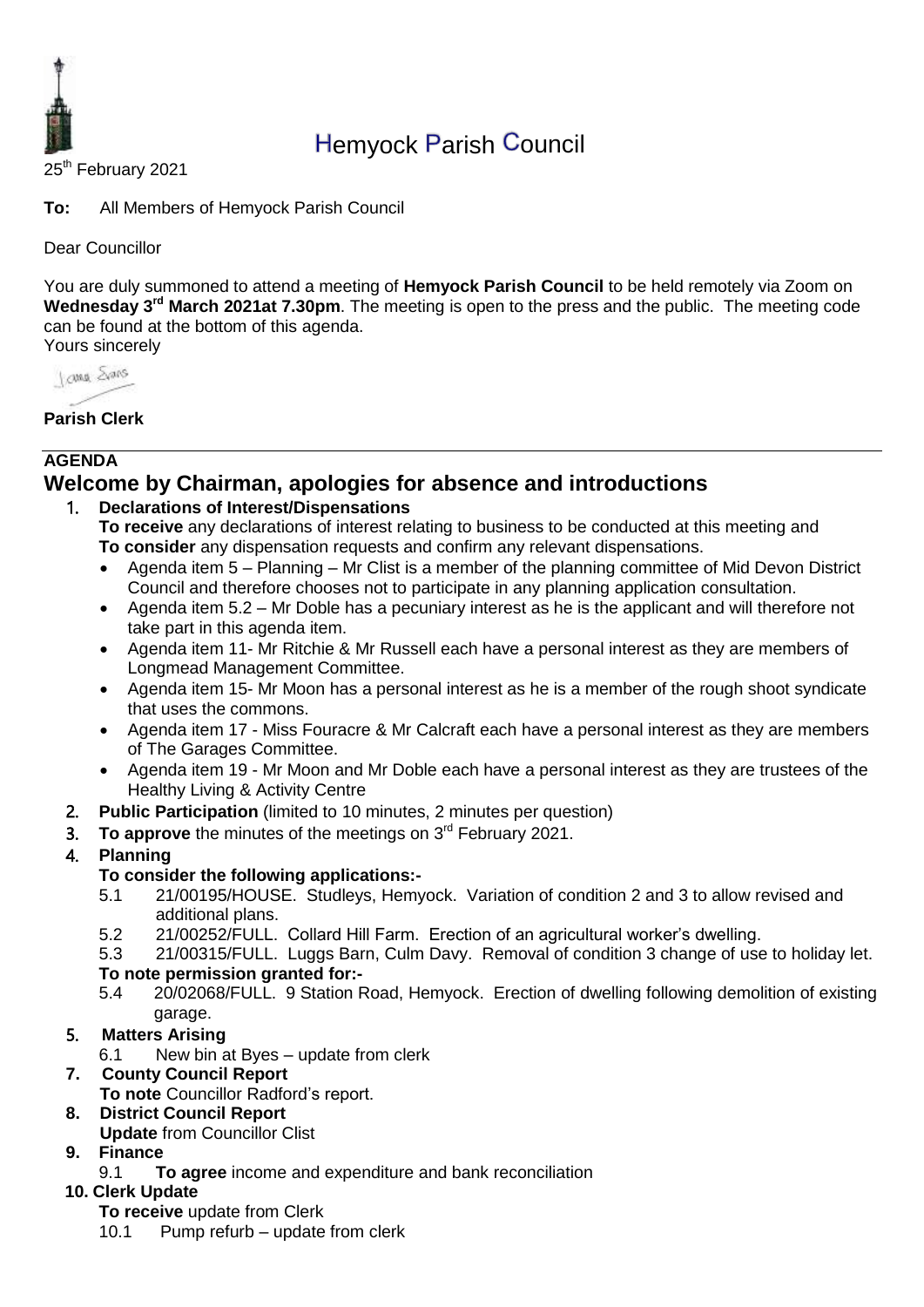- 10.2 Station Road Pavement update from clerk
- 10.3 PSPO update from clerk

#### **11. Longmead**

- 11.1 bridge update from clerk.
- 11.2 Bins update Mr Ritchie
- 11.3 Consider request from chair of Longmead with regard to maintenance of borders by car park
- **12. Highways**
	- **To receive** any relevant information
- **13. Cemetery** 
	- **To receive** any relevant information
- **14. Footpaths**
	- **To receive** any relevant information.
- **15. Commons Management Group CMG**
	- **To receive** any relevant information.
- **16. Village Maintenance**
	- 16.1 **To discuss and agree** additional tasks
- **17. Garages Youth Project** 
	- **To receive** any relevant information
- **18. Blackdown Hills Parish Network To receive** any relevant information
- **19. Blackdown Healthy Living & Activities Centre To receive** any relevant information
	- 19.2 Crash Barrier in car park update from Mr Russell/Mr Barton.

#### **20. Asset Management**

- **To receive** any relevant information
- 20.1 Asset transfer to Parish Hall update from clerk

#### **21. Community Land**

- **To receive** any relevant information
- 21.1 Consider appointment of legal adviser to act on behalf of the pc with regard to the transfer of the land.
- 21.2 Appoint a working group to take this project forward.

# **22. Correspondence**

- **To receive** any relevant information **23. Public Participation**
- **24. PR**

# **25. Date of Next Council Meeting – Wednesday 7 th April 2021 at 7.30pm. (via Zoom)**

#### **FINANCE SCHEDULE INCOME**

| - No | Amount   From |                      |
|------|---------------|----------------------|
|      |               | 150.00   Pring & Son |

#### **EXPENDITURE**

| No  | Amount   | Payee         | Reason                |
|-----|----------|---------------|-----------------------|
|     | 1,111.60 | D Evans       | Wages and expenses    |
| 2.  | 31.57    | <b>HMRC</b>   | <b>PAYE</b>           |
| 3.  | 120.00   | K Amor        | Toilet cleaning       |
| 4.  | 217.50   | I Pike        | Village maintenance   |
| 5.  | 46.19    | <b>Npower</b> | Electricity, toilets  |
| 6.  | 191.87   | Viking        | Stationery            |
| 7.  | 180.00   | R Beaver      | Longmead, maintenance |
| 8.  | 40.37    | Spot On       | Toilet, consumables   |
| 9.  | 62.09    | Spot On       | Toilet, consumables   |
| 10. | 150.00   | S Ritchie     | Village maintenance   |